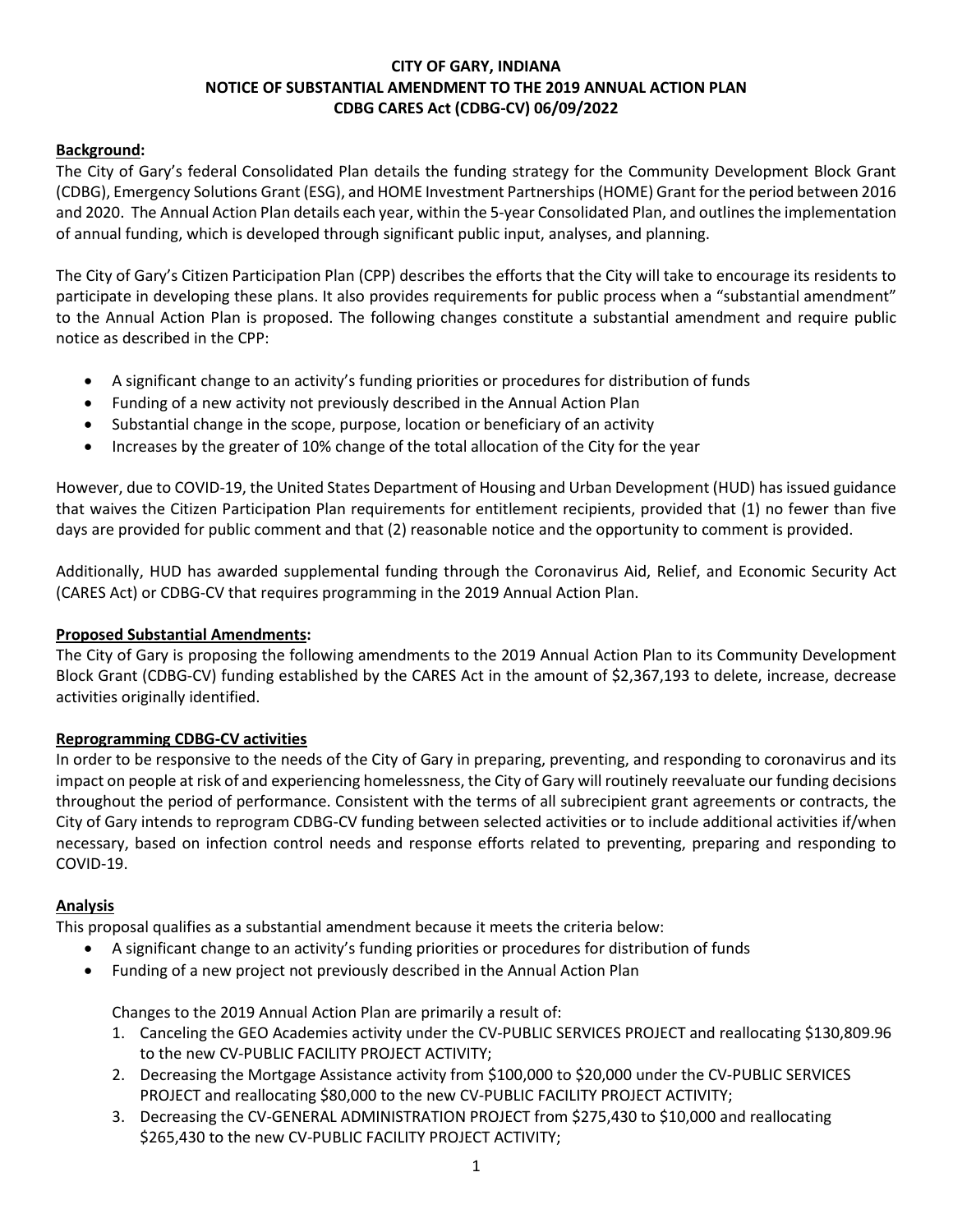4. Adding a CV-PUBLIC FACILITY PROJECT; and

# **Amend Project No. 54 CV-PUBLIC SERVICES**

On pages 77-79, of the approved 2019 Annual Action Plan, amend Project No. 54 CV-PUBLIC SERVICES.

| The City will utilize CDBG-CV funds to support programs to prevent, prepare for, and<br>respond to the COVID-19 emergency. CDBG-CV funds will be used to support Public<br>household necessities; provide PPE equipment and additional cleaning products; |
|-----------------------------------------------------------------------------------------------------------------------------------------------------------------------------------------------------------------------------------------------------------|
|                                                                                                                                                                                                                                                           |
|                                                                                                                                                                                                                                                           |
|                                                                                                                                                                                                                                                           |
|                                                                                                                                                                                                                                                           |
|                                                                                                                                                                                                                                                           |
|                                                                                                                                                                                                                                                           |
|                                                                                                                                                                                                                                                           |
|                                                                                                                                                                                                                                                           |
| provide utility and mortgage assistance; provide COVID-19 testing to prevent the                                                                                                                                                                          |
|                                                                                                                                                                                                                                                           |
|                                                                                                                                                                                                                                                           |
|                                                                                                                                                                                                                                                           |
|                                                                                                                                                                                                                                                           |
|                                                                                                                                                                                                                                                           |
| 5718 W. 9th Ave., Gary, IN 46406; 220 W. 5th Ave., Gary, IN 46402; 501 S. Lake St.,                                                                                                                                                                       |
|                                                                                                                                                                                                                                                           |
|                                                                                                                                                                                                                                                           |
| Church of God in Christ, Inc. Food Pantry - \$9,800 Prevent the spread of COVID-19                                                                                                                                                                        |
| by providing food and other household necessities. Estimated 200 persons will                                                                                                                                                                             |
|                                                                                                                                                                                                                                                           |
| Food Bank of NWI - \$70,000 Prevent the spread of COVID-19 by providing                                                                                                                                                                                   |
| food/groceries, to an estimated 1,812 senior/disabled residents of 5 Gary locations                                                                                                                                                                       |
| and also to an estimated 20 victims (women/children) of domestic violence in the                                                                                                                                                                          |
| care Gary Commission for Women to help sustain them during the COVID-19 crisis                                                                                                                                                                            |
|                                                                                                                                                                                                                                                           |
| Gary Public Library PPE Equipment/Supplies - \$27,697 Prevent the spread of COVID-                                                                                                                                                                        |
| 19 by providing PPE and cleaning supplies to the three (3) library branches in the City                                                                                                                                                                   |
| of Gary. Estimated 76,600 persons will benefit. LMA 05Z Other Public Services 24 CFR                                                                                                                                                                      |
|                                                                                                                                                                                                                                                           |
| Meals on Wheels of NWI - \$317,101 Prevent and respond to COVID-19 by delivering                                                                                                                                                                          |
| meals through 12/31/2021 to 903 Gary seniors, disabled, and vulnerable residents to                                                                                                                                                                       |
| allow them to stay in their homes; for PPE to provide this service; for partial                                                                                                                                                                           |
| equipment cost to produce frozen meals for supplemental nutrition on weekends; for                                                                                                                                                                        |
| hazard pay; and for a wellness check and socialization program for clients due to the                                                                                                                                                                     |
| COVID-19 pandemic. LMC Presumed Benefit 05Z Other Public Services 24 CFR                                                                                                                                                                                  |
| IN 46402; 940 Broadway, Gary, IN 46402; and 401 Broadway, Gary, IN 46402                                                                                                                                                                                  |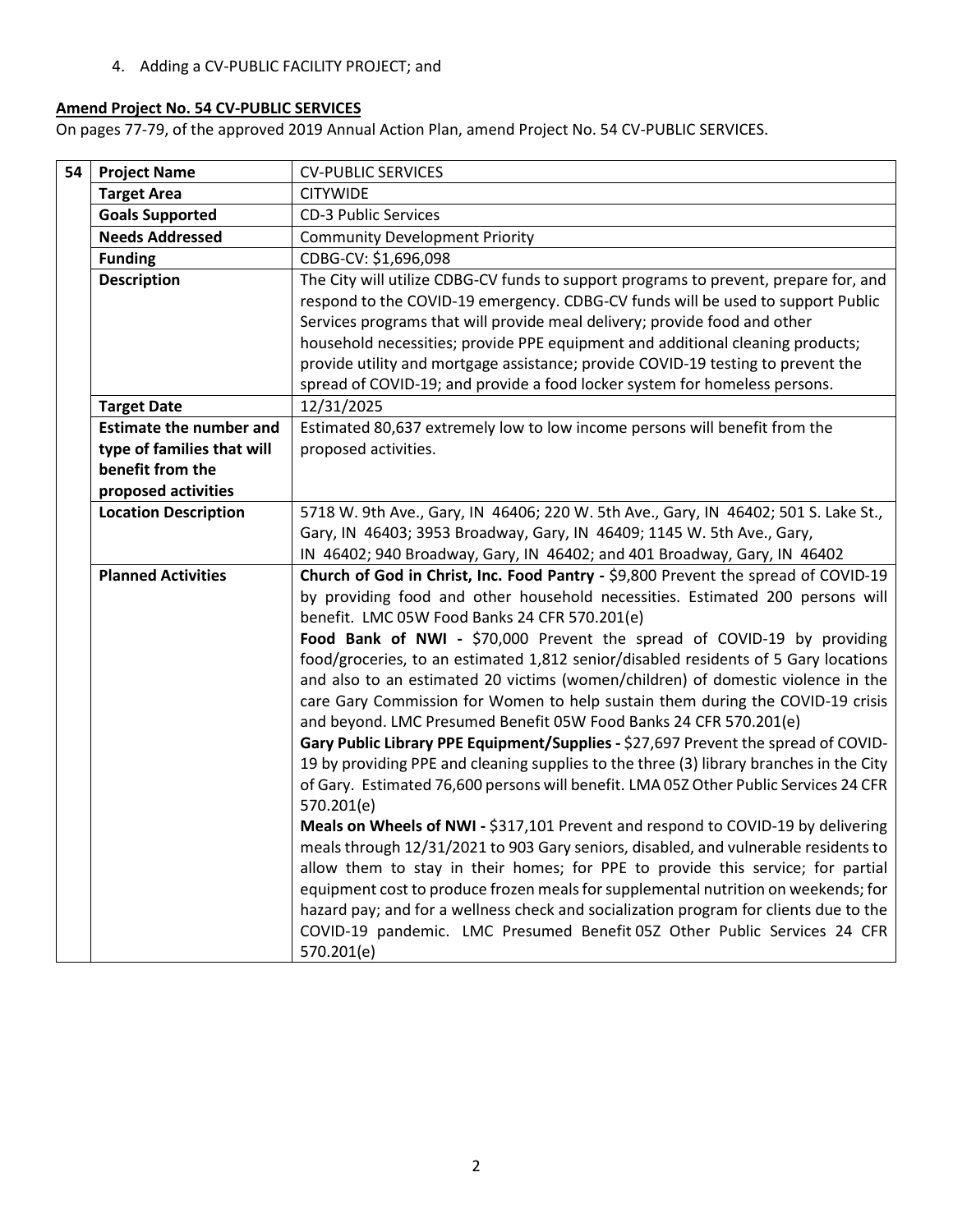| Gary Health Department - \$476,820 Outreach Program to prevent, prepare, and            |
|-----------------------------------------------------------------------------------------|
| respond to COVID-19 by providing testing to an estimated 800 low to moderate            |
| income persons, administering vaccines to an estimated 300 persons, providing           |
| incentives to encourage vaccinations, providing public health education and             |
| surveillance, providing community outreach services that will decrease the barriers     |
| of transportation to receive care, and provide equipment, supplies, and materials       |
| necessary to carry out the services. LMC 05M Health Services 24 CFR 570.201(e)          |
| Catholic Charities of the Diocese of Gary, Inc. - \$150,000 Community Outreach          |
| Utility Assistance Program to prevent homelessness due to COVID-19 by providing         |
| utility assistance to an estimated 100 eligible low to moderate income Gary             |
| households who reside in the City of Gary Corporate City Limits. Funds will assist      |
| with up to 6 consecutive months of utility payments to the utility company (NIPSCO,     |
| American Water, Gary Sanitary District). Households must be residing in the             |
| property, have had difficulty paying their utilities as a result of the COVID-19        |
| pandemic through job loss, reduction of job hours, closure of employer, etc. Eligible   |
| applicants must provide proof of income before and after the COVID-19 related           |
| financial hardship, proof of job loss, reduction of job hours, closure of employer      |
| business, proof of past due utility bills that occurred after March 6, 2020, and        |
| cannot have accepted any other emergency utility assistance funding for the same        |
| period being requested. LMH 05Q Subsistence Payments 24 CFR 570.207(b)(4)               |
| City of Gary Community Development - \$20,000 Mortgage Assistance Program to            |
| prevent homelessness due to COVID-19 by providing mortgage assistance, up to a          |
| maximum of \$10,000, to an estimated 2 eligible low to moderate income                  |
| households to alleviate the housing burden to those that have lost their                |
| employment income as a result of the COVID-19 pandemic. Funds will assist with up       |
| to 3 consecutive months of mortgage payments to financial institutions.                 |
| Households requesting assistance must reside in their property, have had difficulty     |
| paying their mortgage as a result of the COVID-19 pandemic through job loss,            |
| reduction of job hours, closure of employer, etc. and the property must be located      |
| in the City of Gary Corporate City Limits. Eligible applicants must provide proof of    |
| income before and after the COVID-19 related financial hardship, provide proof of       |
| mortgage arrearage that occurred after March 6, 2020, and cannot have accepted          |
| any other emergency mortgage assistance funding for the same period being               |
| requested, such as Indiana Housing & Community Development Authority (IHCDA)            |
| mortgage relief. LMH 05Q Subsistence Payments 24 CFR 570.207(b)(4)                      |
| Food Bank of NWI - \$624,680 Refrigerated food locker system to respond to COVID-       |
| 19 by providing the homeless with food and nutrition while on the streets. The food     |
| locker system will be filled with sandwiches, chips, fruit, snacks and water on site at |
| Edgewater Behavioral Health Services located at 1100 W. 6th Ave. in Gary which is       |
| centrally located and easily accessible. Individuals will use a one-time code to enter  |
| the locker to receive food. The Food Bank of NWI project will also use funds for travel |
| costs of staff to support the provision of essential services such as case management.  |
| An estimated 200 homeless persons will be provided services. LMC Presumed               |
| Benefit 05W Food Banks 24 CFR 570.201(e)                                                |
| <b>GEO Academies - cancelled</b>                                                        |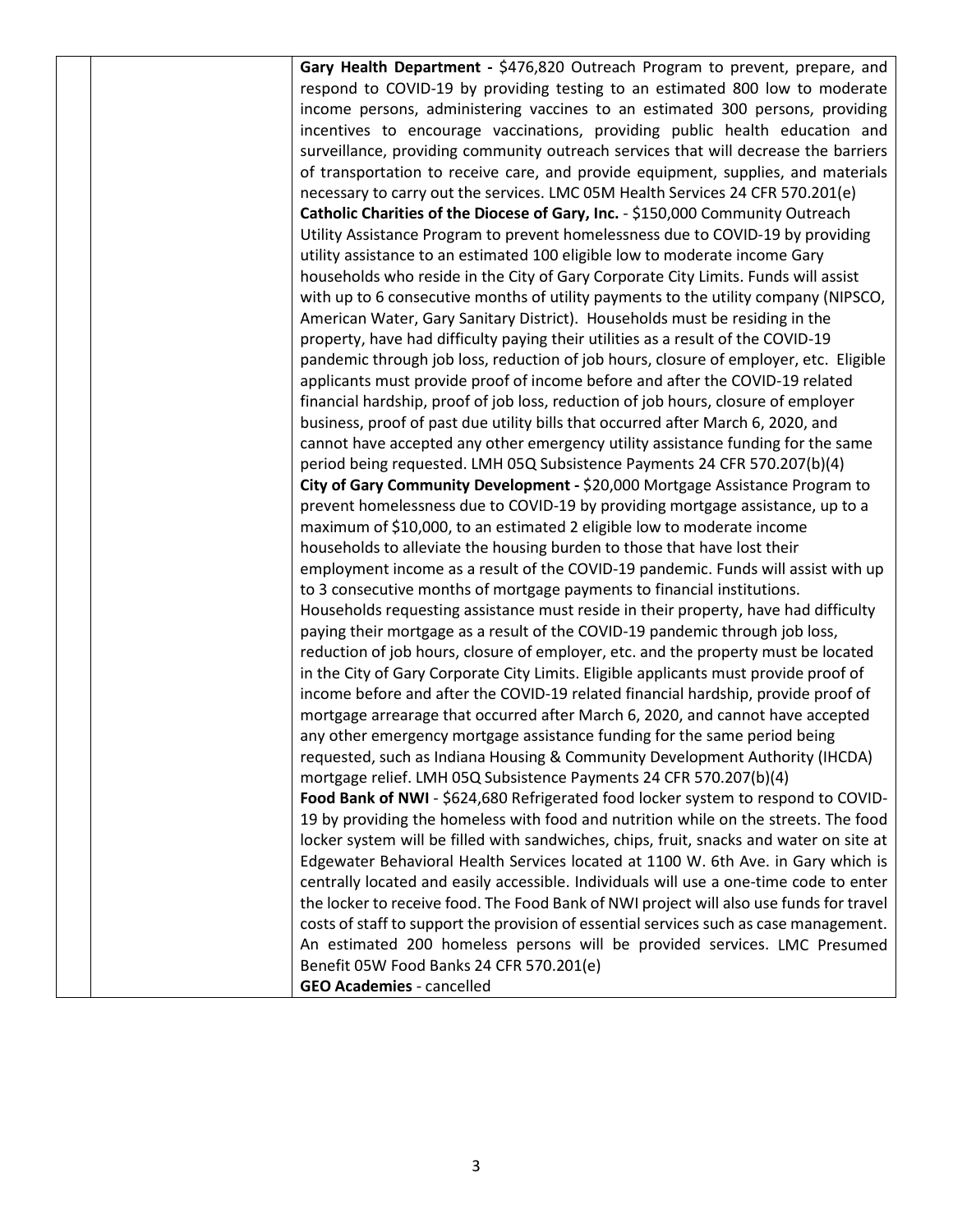### **Amend Project No. 55 CV-GENERAL ADMINISTRATION**

On page 80, of the approved 2019 Annual Action Plan, amend Project No. 55 CV-GENERAL ADMINISTRATION from \$275,430 to \$10,000.

| 55 | <b>Project Name</b>                                                                                  | <b>CV-General Administration</b>                                                                                                                                                                                                               |
|----|------------------------------------------------------------------------------------------------------|------------------------------------------------------------------------------------------------------------------------------------------------------------------------------------------------------------------------------------------------|
|    | <b>Target Area</b>                                                                                   | <b>CITYWIDE</b>                                                                                                                                                                                                                                |
|    | <b>Goals Supported</b>                                                                               | <b>AM-1 Overall Coordination</b>                                                                                                                                                                                                               |
|    | <b>Needs Addressed</b>                                                                               | <b>Community Development Priority</b>                                                                                                                                                                                                          |
|    | <b>Funding</b>                                                                                       | CDBG-CV: \$10,000                                                                                                                                                                                                                              |
|    | <b>Description</b>                                                                                   | The City will utilize CDBG-CV1 (\$10,000) in administration funds to support<br>programs to prevent, prepare for, and respond to the COVID-19 emergency.<br>CDBG-CV funds will be used to provide overall program management and<br>oversight. |
|    | <b>Target Date</b>                                                                                   | 12/31/2025                                                                                                                                                                                                                                     |
|    | <b>Estimate the number and type</b><br>of families that will benefit from<br>the proposed activities | N/A                                                                                                                                                                                                                                            |
|    | <b>Location Description</b>                                                                          | 401 Broadway, Gary, IN                                                                                                                                                                                                                         |
|    | <b>Planned Activities</b>                                                                            | General Administration, 21A General Program Administration 24 CFR<br>570.206                                                                                                                                                                   |

# **Add Project No. 57 CV-PUBLIC FACILITY**

On page 81, of the approved 2019 Annual Action Plan, add Project No. 57 CV-PUBLIC FACILITY.

| 57 | <b>Project Name</b>            | <b>CV-PUBLIC FACILITY</b>                                                                                                                                                                                                                                                                             |
|----|--------------------------------|-------------------------------------------------------------------------------------------------------------------------------------------------------------------------------------------------------------------------------------------------------------------------------------------------------|
|    | <b>Target Area</b>             | <b>CITYWIDE</b>                                                                                                                                                                                                                                                                                       |
|    | <b>Goals Supported</b>         | <b>CD-1 Community Facilities</b>                                                                                                                                                                                                                                                                      |
|    | <b>Needs Addressed</b>         | <b>Community Development Priority</b>                                                                                                                                                                                                                                                                 |
|    | <b>Funding</b>                 | CDBG-CV: \$661,095                                                                                                                                                                                                                                                                                    |
|    | <b>Description</b>             | The City will utilize CDBG-CV funds to support programs to prevent, prepare for,<br>and respond to the COVID-19 emergency. CDBG-CV funds will be used to support<br>Public Facility programs that will provide an emergency shelter/warming-cooling<br>center for homeless persons and those in need. |
|    | <b>Target Date</b>             | 12/31/2025                                                                                                                                                                                                                                                                                            |
|    | <b>Estimate the number and</b> | Estimated 100 extremely low to low income persons will benefit from the proposed                                                                                                                                                                                                                      |
|    | type of families that will     | activities.                                                                                                                                                                                                                                                                                           |
|    | benefit from the               |                                                                                                                                                                                                                                                                                                       |
|    | proposed activities            |                                                                                                                                                                                                                                                                                                       |
|    | <b>Location Description</b>    | 4101 Washington St., Gary, IN 46408                                                                                                                                                                                                                                                                   |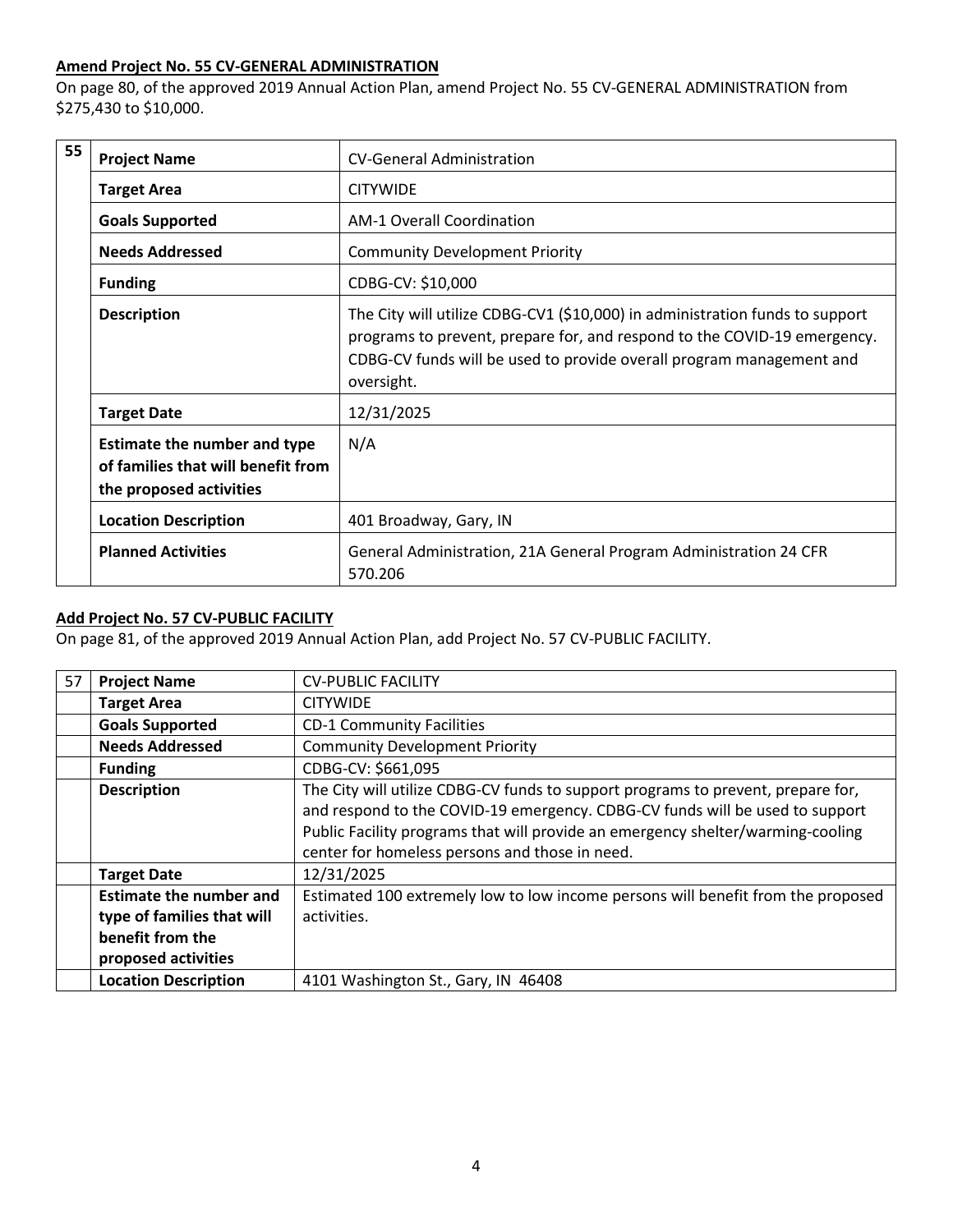| <b>Planned Activities</b> | Gary Health Department Emergency Shelter/Warming-Cooling Center - \$661,095           |
|---------------------------|---------------------------------------------------------------------------------------|
|                           | The City will utilize CDBG-CV funds to support programs to prevent, prepare for, and  |
|                           | respond to the COVID-19 emergency. CDBG-CV funds will be used to support the Gary     |
|                           | Health Department for the repurposing of an existing former Fire Station, with        |
|                           | approximately 5,456 SF, into a new Emergency Shelter/Warming-Cooling Center to        |
|                           | house up to 25 individuals, 2-per room, for overnight stays. The new Center will at a |
|                           | minimum, house the following program elements: 2 administrative offices, work         |
|                           | stations for up to 3 staff members, a small physical assessment room, a recreational  |
|                           | room, a library, a staff lounge with a kitchenette, public toilets and showers and a  |
|                           | small outdoor play area. The need for an elevator for universal access to the second  |
|                           | level will be determined and any designs for such will be an additional service. LMC  |
|                           | 03C Homeless Facilities (not operating costs) 24 CFR 570.201(c)                       |

## **Public Process**

The City of Gary Department of Community Development is providing notice of a Five-Day Public Comment Period as part of the HUD Public Participation Exemption Process and one Virtual Public Hearing will be held to provide opportunities for public comment:

- June 27, 2022, City of Gary consideration of CDBG-CV Substantial Amendments adoption, 4:30 p.m., Virtual Zoom Public Hearing, which can be found here: <https://gary.gov/public-notices/>
- You can also view the document on our website at [https://gary.gov/community-development/consolidated](https://gary.gov/community-development/consolidated-plansannual-action-planscapers/)[plansannual-action-planscapers/](https://gary.gov/community-development/consolidated-plansannual-action-planscapers/) by clicking on 2019 Annual Action Plan and then Community Development Block Grant (CDBG-CV) Cares Act Funding Substantial Amendments

The City encourages public participation in its Virtual Zoom Public Hearing. To participate in the Virtual Zoom Public Hearing:

## **1. Topic: PUBLIC HEARING - SUBSTANTIAL AMENDMENT - CDBG-CV FUNDS Date/Time: June 27, 2022 04:30 PM Central Time (US and Canada)**

Join Zoom Meeting https://us06web.zoom.us/j/84856607230

Meeting ID: 848 5660 7230 One tap mobile +16465588656,,84856607230# US (New York) +13017158592,,84856607230# US (Washington DC)

Dial by your location

- +1 646 558 8656 US (New York) +1 301 715 8592 US (Washington DC) +1 312 626 6799 US (Chicago) +1 720 707 2699 US (Denver) +1 253 215 8782 US (Tacoma) +1 346 248 7799 US (Houston) Meeting ID: 848 5660 7230 Find your local number:<https://us06web.zoom.us/u/k0JkNFRQk>
- **2. Written Questions/Comments:** Written questions/comments will be accepted prior to or after the Virtual Zoom Public Hearing and may also be submitted within the 5-Day Public Review and Comment Period after the date of the Virtual Zoom Public Hearing. You may also request that your written comments/questions be read into the